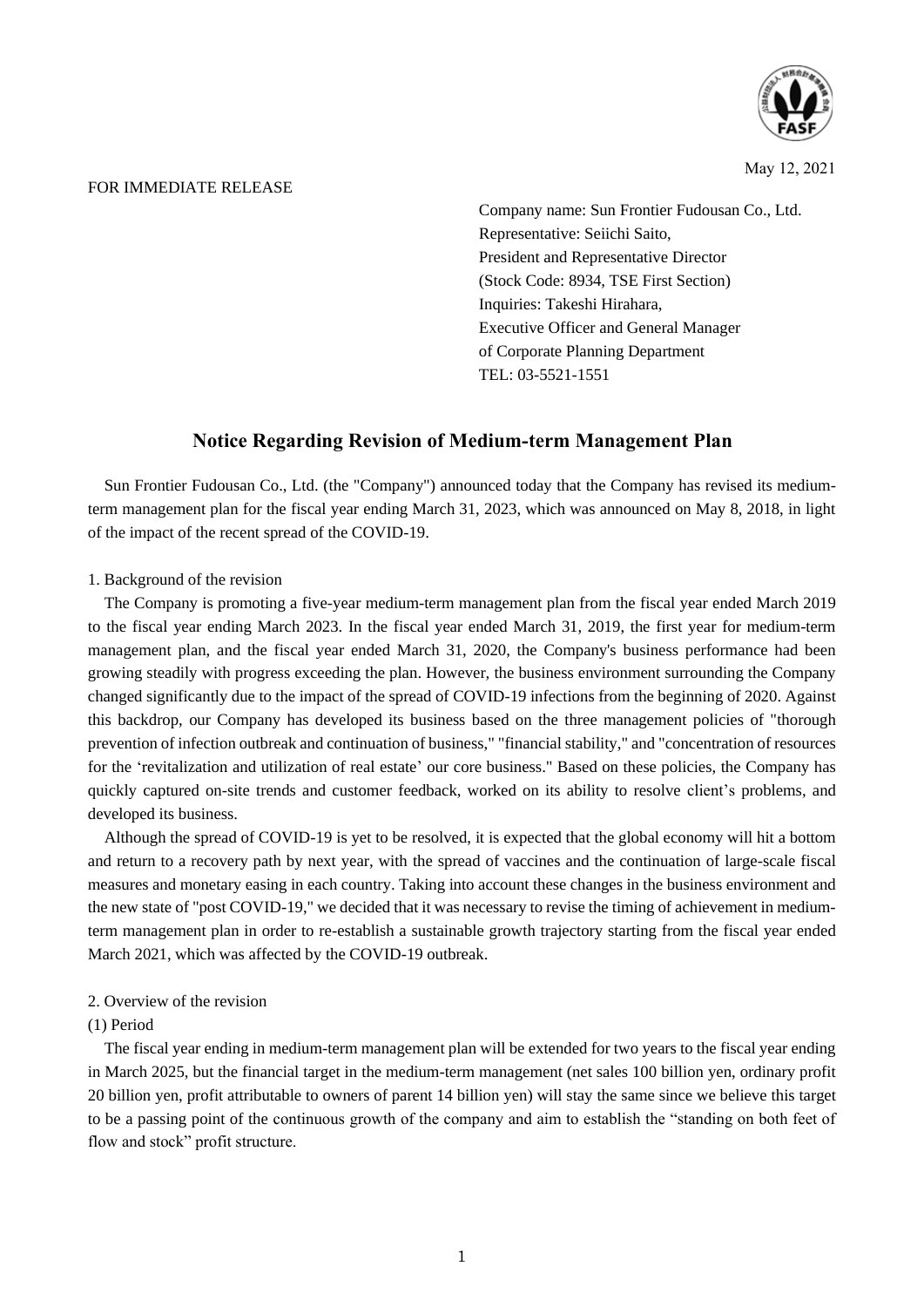|                         |                           | March 2021<br>(Results) |  | March 2025<br>(Target) |  |
|-------------------------|---------------------------|-------------------------|--|------------------------|--|
| Financial<br>Target     | Net sales                 | 59.6 billion yen        |  | 100 billion yen        |  |
|                         | Ordinary profit (loss)    | 7.5 billion yen         |  | 20 billion yen         |  |
|                         | <b>Current Net Income</b> | 4.2 billion yen         |  | 14 billion yen         |  |
| Management<br>Indicator | Ratio of Ordinary Income  | 12.6%                   |  | $20.0\%$ or more       |  |
|                         | <b>Equity Ratio</b>       | 52.3%                   |  | 50.0% level            |  |
|                         | <b>ROE</b>                | 6.5%                    |  | $10.0\%$ or more       |  |

## (2) Basic policy

# **Providing "places where people gather and communicate with each other, and create social development and happiness for people"**

<Office Business>

- Contribute to carbon neutrality by reducing the waste of non-renewable resources through "Revitalization"
- Focus on "Central Tokyo," "Small and Medium size," and "Office Building," and capture diversifying needs in a clients' point of view that is on-site consistent

Contribute to creating prosperous towns for the future by utilizing new fields including digital technology <Hotel Business>

• Provide safe and soothing time and space, creating the best smiles and making people's minds healthy and rich

<Overseas Business>

- Provide comfort to the people in Asia, together with our partners
- Improve the quality of housing for local residents and contribute to the urban development by specializing in development, sales, management and mediation of housing (condominiums)

## (3) Key points

# **Points to be Strengthened to Capture the Changing Times and Upgrade Business and Management**

- ESG Based on our corporate philosophy of "contributing to the lasting prosperity of humankind, plants and animals on the earth, by reducing the waste of non-renewable resources" we will take into account the perspectives that contribute to the resolution of social and environmental issues more than ever before in our business development and conduct corporate governance to become a model company for society.
- Digital We will establish the Digitalization Promotion Office and focus on utilizing new technologies, responding quickly to changes, and reforming our business model.
- Cash flow Under the policy of "continuation of business" "in the COVID-19 outbreak, we have been focusing on cash and deposits. We will strengthen the creation of cash by effectively investing in business and systematically collecting funds.